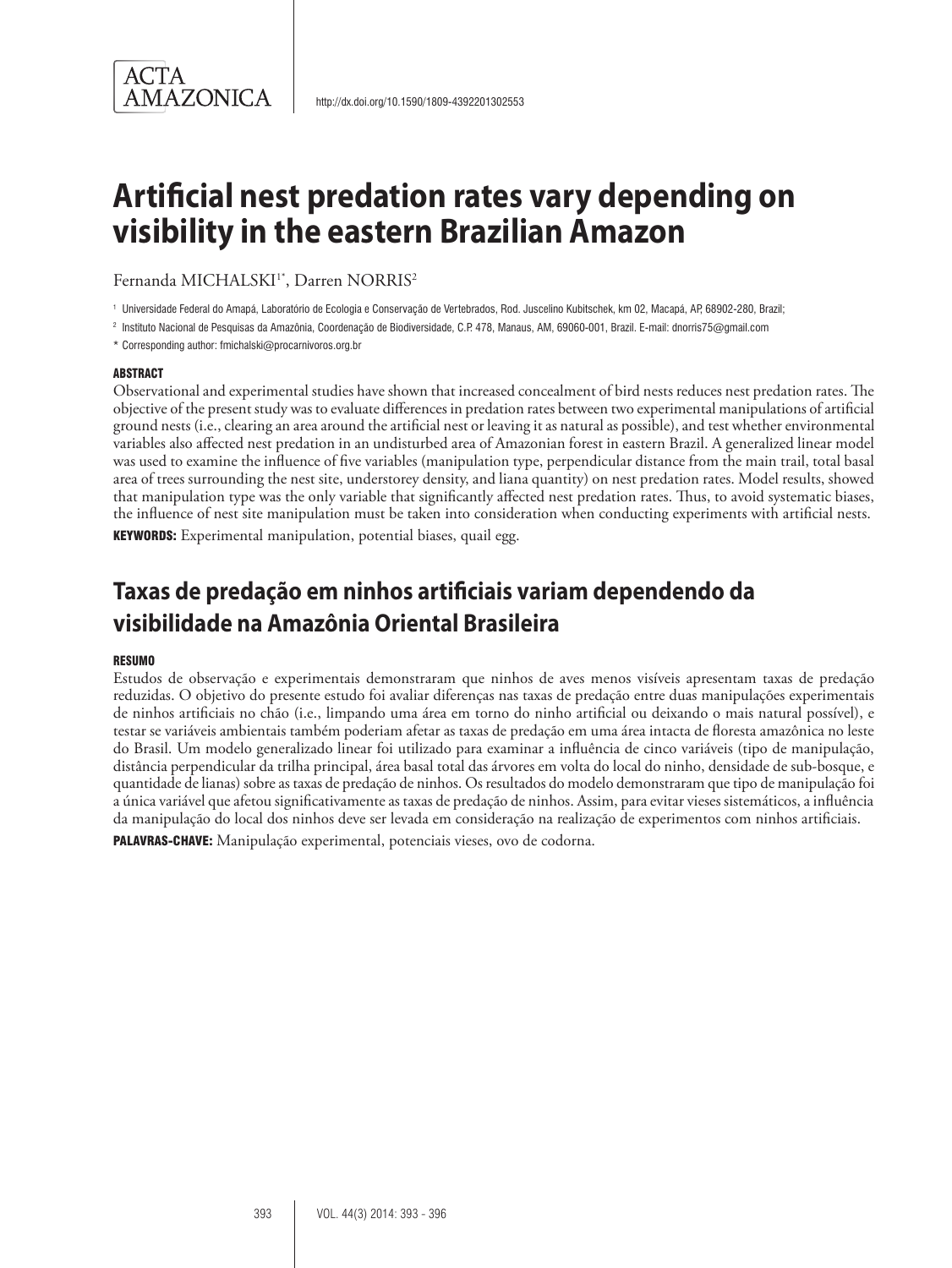

Nest predation is not only the primary cause of reproductive failure in birds, but is also a major factor that can shape the evolution of avian life histories (Ricklefs 1969; Martin 2002), and drive bird species population dynamics (Clark and Martin 2007). Nest site selection and nest defense are strategies used by birds to reduce nest predation (Martin 1993; Götmark *et al.* 1995; Boulton *et al.* 2003). Indeed, according to the nest-concealment hypothesis, nests that are more concealed are less prone to be predated (Ricklefs 1969; Filliater *et al.* 1994; Weidinger 2002).

Nest predation may be also determined by the community of potential predators (Weatherhead and Blouin-Demers 2004). However, the impact of any community of potential nest predators also depends on different nest-site characteristics in terms of site selection, concealment and associated environmental variables (Fortaine and Martin 2006; Colombelli-Negrel and Kleindorfer 2009). For example, cover above and below the nest can be important predictors of avian (Remes 2005) and snake predations (Kleindorfer *et al.* 2003), respectively. Therefore, a nest site can be highly susceptible to some predators, but exhibit low predation risk for other predators. The complexity of these interactions means that experimental manipulations are frequently used to understand the ecological mechanisms driving nest predation rates (Martin and Geuple 1993; Major and Kendal 1996; Fontaine and Martin 2006).

The experimental manipulation of nest sites and egg concealment has been widely applied to examine nest predation patterns, with studies focusing on the effects of habitat fragmentation (Spanhove *et al.* 2009), anthropogenic disturbances (Lopez-Flores *et al.* 2009), and habitat variation (Noske *et al.* 2008). Yet, the potential bias introduced by the experimental manipulation of nest sites that is commonly applied in nest predation studies for example the use of track-boards (DeGraaf and Angelstam 1993; Pedersen *et al.* 2009) has rarely been assessed, with studies mainly focusing on comparisons between egg types (Bayne *et al.* 1997; Maier and Degraaf 2001; Alvarez and Galetti 2007). Our objective was to evaluate differences in predation rates between experimental manipulations of artificial ground nests that are commonly applied in nest predation studies. We predicted higher predation rates in artificial nests established on cleared areas, as removal of leaves and debris results in increased egg exposure, and therefore increased vulnerability to predators. This prediction was tested by examining differences in predation rates of plasticine and quail eggs between two different experimental manipulations (i.e., clearing an area around the artificial nest and leaving it as natural as possible).

This study was conducted in the Jari Ecological Station (known locally as ESEC Jari), which has an area of 227,126 ha and is located on the border between the Brazilian States of Pará and Amapá (00°51'S and 053°24'W, Figure 1). The annual precipitation in the area is 2,115 mm, ranging from 290 mm in May to 41 mm in October, with a distinct dry season between September and November (Correa *et al.* 1989). In September 2011, we set 76 artificial ground nests along 38 transects (19 with cleared nest sites and 19 uncleared) separated by at least 50 m. The freshly cut transects were, established perpendicular to a pre-existing trail in the Jari Ecological Station (IBAMA/SISBIO permit n° 31054, Figure 1). Two artificial nests were placed on each transect, at 50 m and 100 m from the trail. Each nest consisted of one quail (*Coturnix coturnix*) egg measuring ca. 3.5 x 2.5 cm and one plasticine egg that was moulded to be a similar shape and size to the quail egg. Both eggs were placed directly on the ground next to each other. From the total of artificial nests, half (n=38) were placed on the ground after a  $1 \text{ m}^2$  area had been manually (using latex gloves to avoid direct transfer of human scent) cleared of any debris or vegetation, thereby exposing bare soil. The other half (n=38) of nest sites were set without disturbing the existing ground cover (i.e. uncleared). Transects and nest sites were marked with flagging tapes. All eggs were checked and removed on the third day (~72 hours). Although artificial nest experiments usually run over periods of 7-10 days (Noske *et al.* 2008; Alvarez and Galetti 2007; Pedersen *et al.* 2009) due to logistical constrains we could not leave the eggs for more than 72 hours in the field. To reduce interference caused by the transfer of human scent to the eggs, latex gloves and rubber boots were used when handling and placing eggs in the field. Predation was recorded to have occurred if one or both eggs had been removed or marked in some way (e.g., obvious claw, beak, or tooth marks in the plasticine egg). In each nest site we measured four environmental variables (i) perpendicular distance from the main trail (at fixed distances of 50 m and 100 m), (ii) total basal area of trees ≥ 10 cm DBH (diameter at breast height) within a 5 m radius from the centre



**Figure 1.** Location of the study region in the Jari Ecological Station, Pará state, Brazil, showing the 76 artificial nests monitored (38 open and 38 solid circles represent cleared and uncleared manipulation, respectively).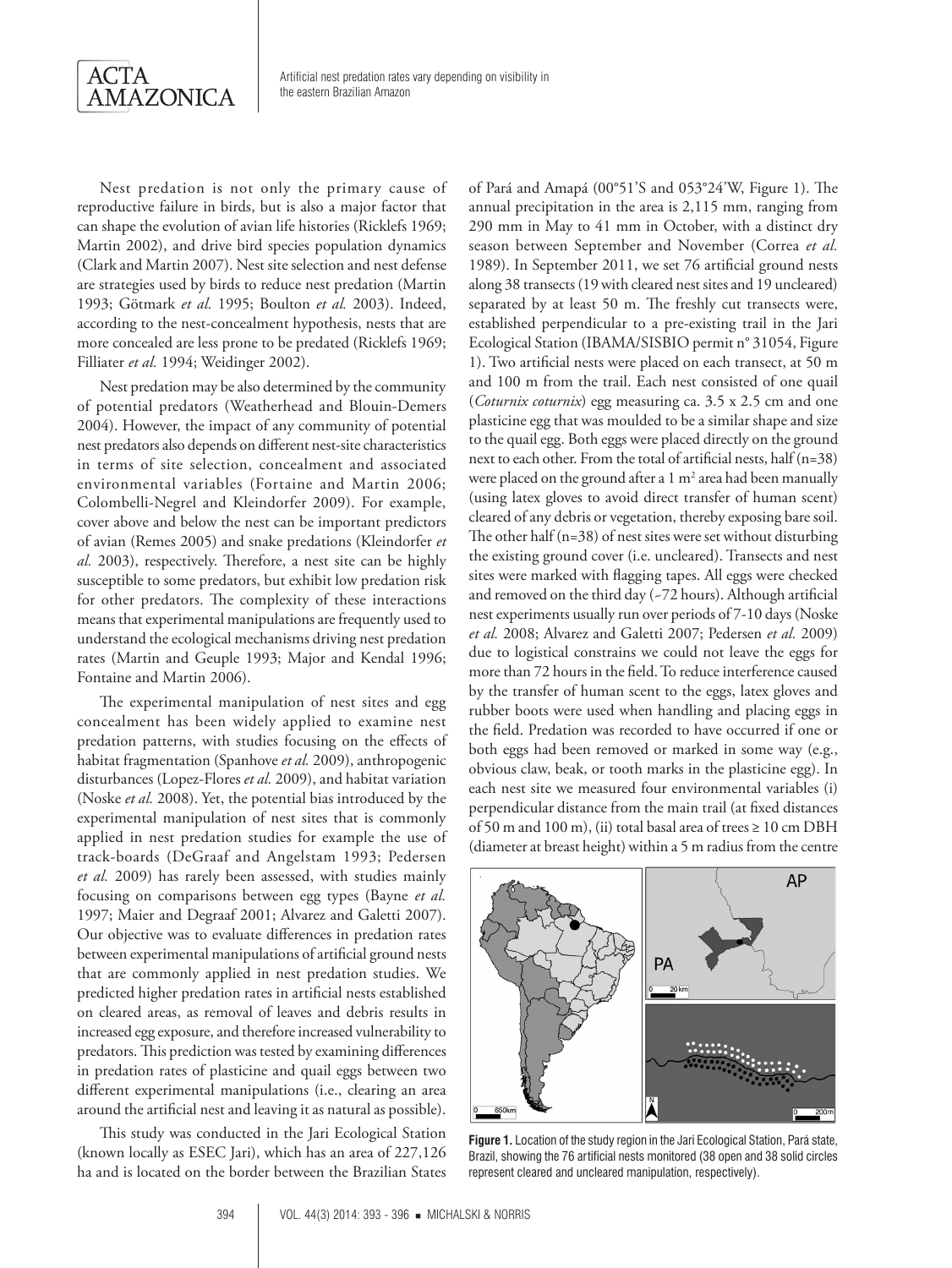

of the nest (expressed in  $m^2$  and obtained using the formula: basal area =  $\pi^*$ (DBH/200)<sup>2</sup>), and (iii) understorey density measured using a 2.5 m graduated pole held vertically by one observer and examined from 5 m away by another (Barlow *et al.* 2002). A total of 2 readings were recorded at each nest site corresponding to the number of 10 cm pole sections (range: 0-25) that were clearly visible. Finally, we measured the fourth environmental variable: (iv) liana quantity within a 5 m radius from the centre of the nest, based on a five rank scale (ranging from 0 with total absence of lianas, to 4 with trees covered with large quantity of lianas). Areas with an elevated density of lianas in the canopy are generally chosen by ring-tailed coati (*Nasua nasua*) females for nest sites (Olifiers *et al.* 2009; Hirsch 2011), a species recognized as a potential predator of bird nests (Alvarez and Galetti 2007). All analyses were performed in R 2.15.1 (R Development Core Team 2012). To assess the predation rates on artificial nests we examined the effects of (i) manipulation type (e.g. categorical factor, clear or uncleared), (ii) perpendicular distance from the main trail (e.g. categorical factor, 50 m and 100 m), (iii) total basal area of trees  $\geq 10$  cm BDH, (iv) understorey density, and (v) liana rank scale as predicting variables. We controlled for high levels of inter-dependence between variables by examining correlations (Pearson product-moment correlations between numeric variables, polyserial correlations between numeric and ordinal variables, and polychoric correlations between ordinal variables (Fox 2010)) and retaining only weakly correlated variables │R│ < 0.60. We used generalized linear models (GLMs) with a binomial (logit) error structure to investigate predictors of probability of egg predation (yes or no) at each artificial nest as a binary response variable and all other variables as predictors.

Of the 76 artificial nests 21 (28%) were predated within 72 hours. As we predicted, artificial nests that were less concealed (cleared sites) were more predated (n=13, 36%) when compared with more concealed nests (n=8, 22%). Our results clearly agree with the nest-concealment hypothesis, that nest concealment is a good strategy to reduce predation risks (Ricklefs 1969; Filliater *et al.* 1994; Boulton *et al.* 2003). Considering our relatively short experimental period, our predation rates were within the range of values reported by other studies that showed 70% nest depredation rates over 9 days (Noske *et al.* 2008), and 94% nest predation over 15 days (Lopez-Flores *et al.* 2009). This suggests that leaving our experiment for longer periods would also show a similar predation rate to previous studies and that differences in predation patterns between cleared and uncleared nests could be even stronger. The GLM results showed that type of experimental manipulation was the only variable that significantly influenced predation rates, with uncleared nests  $(slope \pm SE = -1.549 \pm 0.796, P<0.05)$  having significantly lower predation rates compared with cleared nest sites (Table

**Table 1.** Generalized Linear Model results (slope coefficients with associated  $\pm$  SE in parentheses) of predictors of the predation on 76 artificial nests in a continuous undisturbed forest in the eastern Brazilian Amazon.

| Variable                                      | Estimate $(\pm$ SE)                  | P value        |
|-----------------------------------------------|--------------------------------------|----------------|
| <b>Experimental manipulation</b><br>Uncleared | $-1.549(0.796)$                      | 0.045          |
| Perpendicular distance<br>100 <sub>m</sub>    | 0.612(0.567)                         | 0.281          |
| Total basal area                              | 1.910 (1.747)                        | 0.275          |
| Understorey density                           | 1.006 (0.842)                        | 0.233          |
| Liana<br>Low                                  | $-0.618(0.671)$                      | 0.357          |
| Moderate<br>High                              | $-1.470(0.954)$<br>$-15.552(32.299)$ | 0.123<br>0.993 |

1). The GLM model predictions followed the pattern of observed values with nest predation estimates (mean±SE) of 37%±12% and 18%±9% for cleared and uncleared nests, respectively. This finding was expected as nest concealment is known to shape the evolution of avian life histories (Ricklefs 1969). The plasticine egg was removed or damaged from 15 (71%) of the 21 predated nests. Increased predation on plasticine eggs compared with quail eggs has been well documented in previous studies with one of the proposed explanations being that quail eggs may be too hard for some small mammals to penetrate the shell, but the same species may leave marks on plasticine eggs (Bayne *et al.* 1997; Maier and Degraaf 2001; Alvarez and Galetti 2007). Indeed, from the nests that had plasticine eggs left with marks, we could identify that small mammals were responsible for the majority of the predation events  $(n=5)$ , followed by birds  $(n=4)$ .

We found a clear pattern of increased predation rates at the more exposed ("cleared") artificial nests. Although conducted over a short period our study highlights that the types of manipulation (i.e., degree of nest concealment) adopted during nest predation experiments (Weidinger 2002; Colombelli-Negrel and Kleindorfer 2009) can affect the results and should be described and considered carefully so that robust inferences can be generated. This is likely to be particularly true for studies that use track-boards (DeGraaf and Angelstam 1993; Pedersen *et al.* 2009) and/or clear areas to identify tracks of elusive and cryptic vertebrates (Cain *et al.* 2003; Meckstroth *et al.* 2005; Norris *et al.* 2008).

#### **ACKNOWLEDGEMENTS**

This study was funded by Conservation International – Brazil and the Universidade Federal do Amapá (UNIFAP). The Instituto Chico Mendes de Conservação da Biodiversidade and UNIFAP provided logistical support. We are deeply indebted to students from the Post-Graduation Programme in Tropical Biodiversity ("Programa de Pós-Graduação em Biodiversidade Tropical" - PPGBIO) for field assistance. This